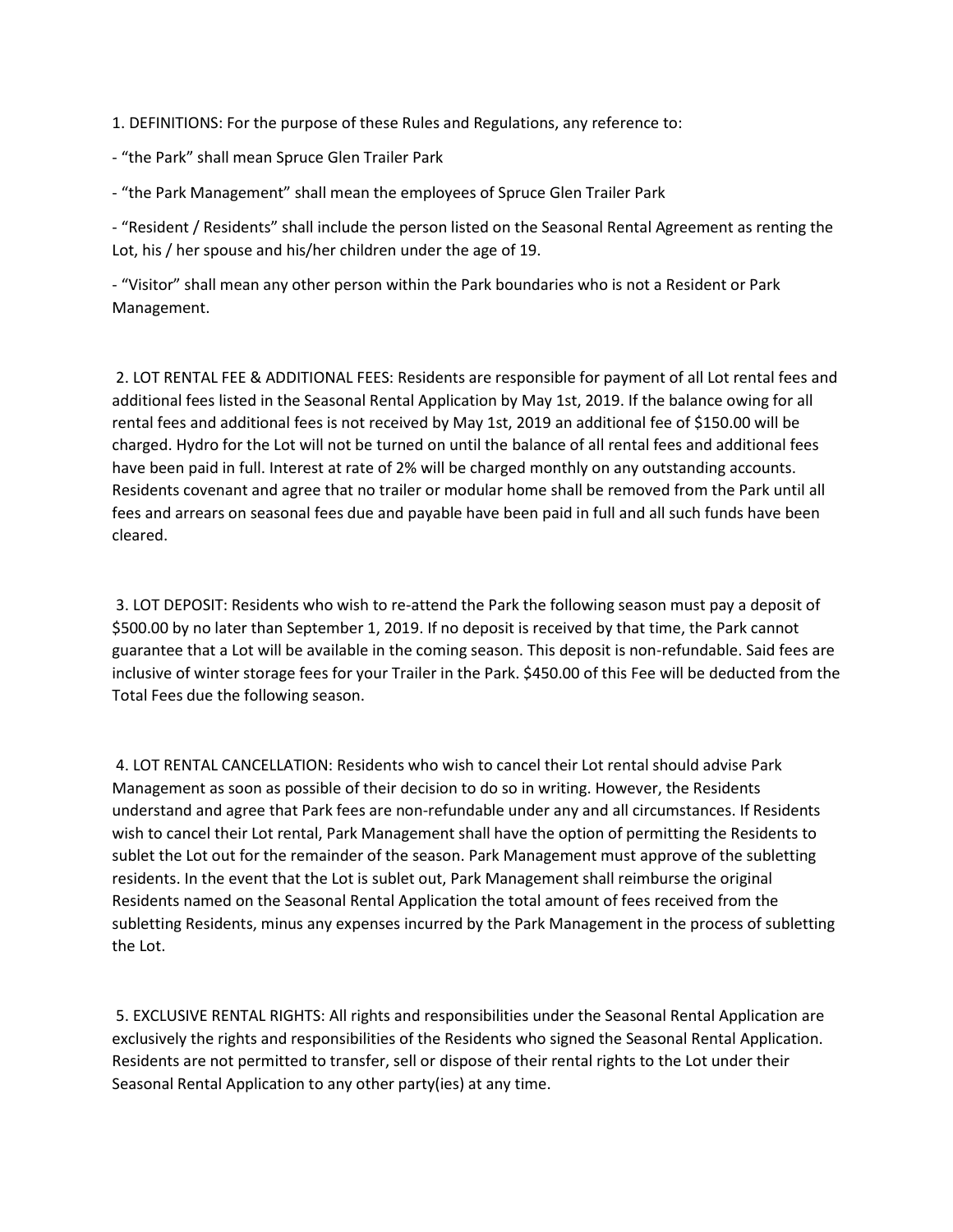6. NO RENEWAL: Residents who choose not to renew their seasonal contract must remove their trailer / modular home and all other possessions from the Park by no later then Sunday at 5:00p.m. on Thanksgiving Weekend. Anything left on the Lot after that date will be considered abandoned and will be removed and disposed of at the Residents expense.

7. QUIET ENJOYMENT: All Residents are entitled to quiet enjoyment of the Park. As such, Residents are requested to keep all noise at a reasonable level throughout the day and to be mindful of their neighbours. Absolutely no loud music, boisterous voices, or excessive noise will be tolerated during the Park's quiet hours. Quiet hours from Sunday to Thursday are 11:00 pm to 8:00 am and on Friday and Saturday are from 12:00 am to 9:00 am. Quiet hours on the Sunday of a long weekend are from 12:00 am to 9:00am. All residents are also reminded that any offensive or inappropriate language use, offensive smoke, odour or smoking of any kind that emit from their respective sites and affecting neighbouring residents are strictly prohibited.

8. LOT OCCUPANCY: There is only one trailer or modular home permitted per Lot, except on lots designated otherwise. No boats, boat trailers, personal watercraft or cargo trailers are to be stored on the Lot but can be stored in the designated area for an additional fee. No shed, additions, platforms, tents, add-a-rooms, fences, etc. are to be erected on the Lot without written permission from Park Management. There is only one car permitted on each Lot, unless otherwise approved by Park Management. If there is second car it must be parked in visitor's parking located outside the main office. You are not permitted to park your car(s) on any other Lot, even if the Lot is unoccupied.

9. KEY: Upon arrival and check-in at the Park, a key to the Resident's trailer / modular home must be left in the main office, in case of emergency.

10. INSURANCE: Each trailer and modular home owner must have insurance coverage to insure their unit for fire and liability. Any car(s), boats, boat trailers, personal watercrafts or leisure vehicles on Park property must be insured. The Residents must have 2429349 Ontario Inc. (o/a Spruce Glen Trailer Park) added as an Additional Insured on any insurance policy for any trailer, modular home, car, boat, boat trailer, personal watercraft or leisure vehicle on Park property. The Residents are required to provide a copy of all applicable insurance policies to Park Management at the start of each season and upon any other written request by Park Management.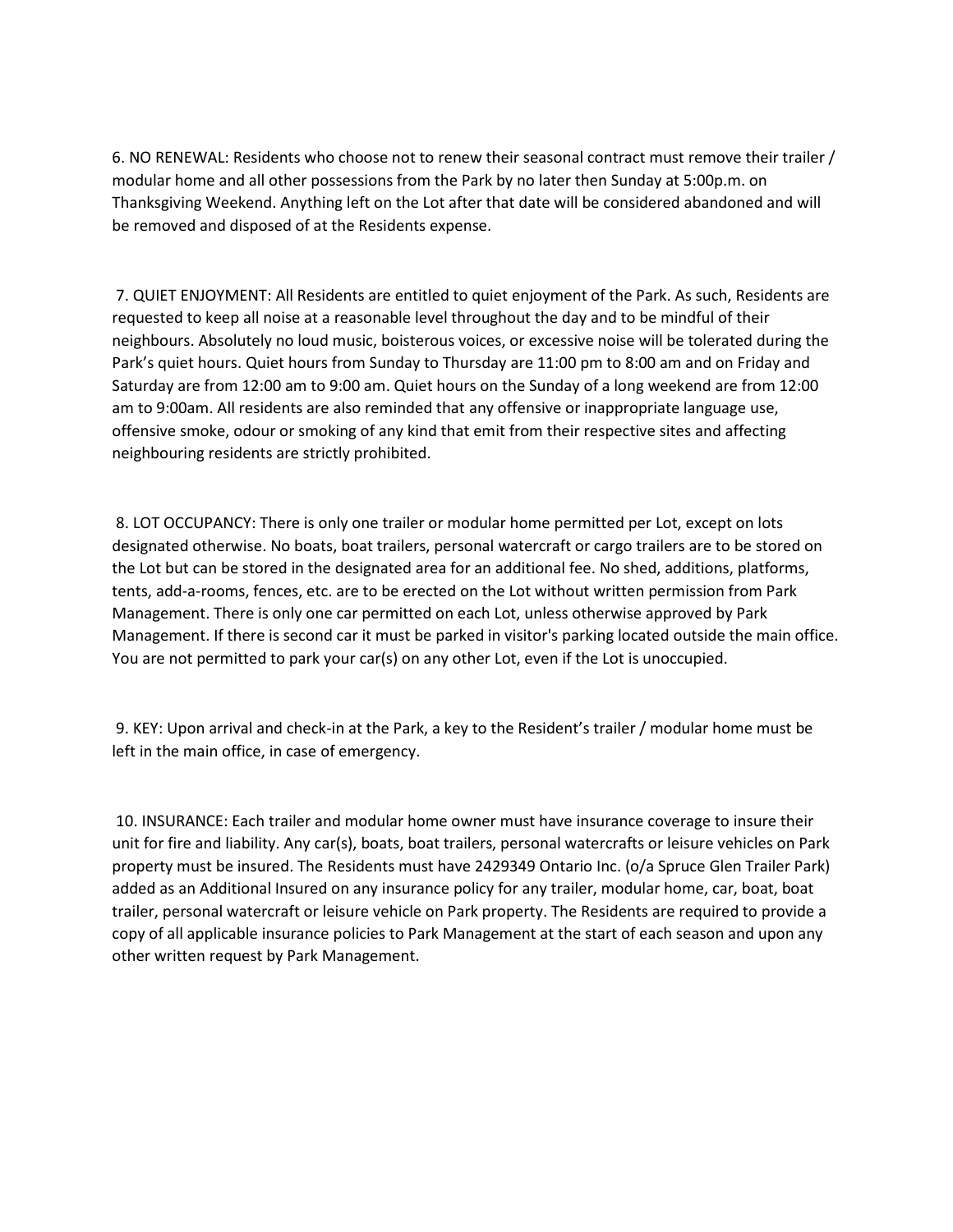11. FIRE SAFETY: In Ontario, permanent homes, RVs, trailers, cottages and boats with living or sleeping quarters require working smoke alarm and Carbon Monoxide (CO) detectors, as well as certified and approved fire extinguishers. With safety being one of our number one priorities, we require that all trailers and modular homes in the Park must be equipped with working smoke alarms, Carbon Monoxide (CO) detectors and fire extinguishers.

12. PROPANE HEATING / COOKING: Residents are only permitted to use propane in their heating and cooking within the Park. Plug-in heaters are not permitted within the Park. No unlicensed person is permitted to work on any propane system within the Park boundaries.

13. SEPTIC SYSTEM: The Park is serviced by several communal septic systems which serve several lots within the Park. As such, proper use of the septic systems must be followed at all times. No diapers, sanitary products, cigarette butts, or cooking grease be disposed of down the toilets or drains. Please make sure your visitors are made well aware of the proper usage of the septic system, including what can and cannot be disposed of down the toilets or drains. If any Residents, their visitors or family members are caught causing damage to the septic system or are caught disposing of any diapers, sanitary products, cigarette butts or cooking grease down the toilets or drains, the Residents occupying that Lot will be charged for the repairs.

If you notice or experience a problem with the septic system or the operation thereof, we ask that you please notify Park Management immediately so that we can remedy the situation.

If your trailer or modular home has a holding tank, the proper chemicals must be used to efficiently break down the solids, not only chemicals that deodorize.

As in any septic system, there is always the possibility of a back-up. For this reason, we strongly recommend that you install an anti-backup sewer valve on any trailer or modular home that is not equipped with a holding tank. If your trailer has a holding tank, you should close all black water and grey water valves before leaving the Park to help prevent any back- up into your trailer or modular. The Park will not be held responsible for any damages caused by a sewage back-up.

14. WELL WATER: The Park is serviced by several communal wells which service several lots within the Park. Residents are not permitted to use well water for the completion of outdoor chores, including but not limited to cleaning of their car and cleaning of the trailer / modular home. Well water is not to be used to water the grass or any plants on the Lot.

15. OUTDOOR REFRIGERATOR: All Outside Refrigerators and/or Freezers must be placed in a vented and secured shed on the Lot.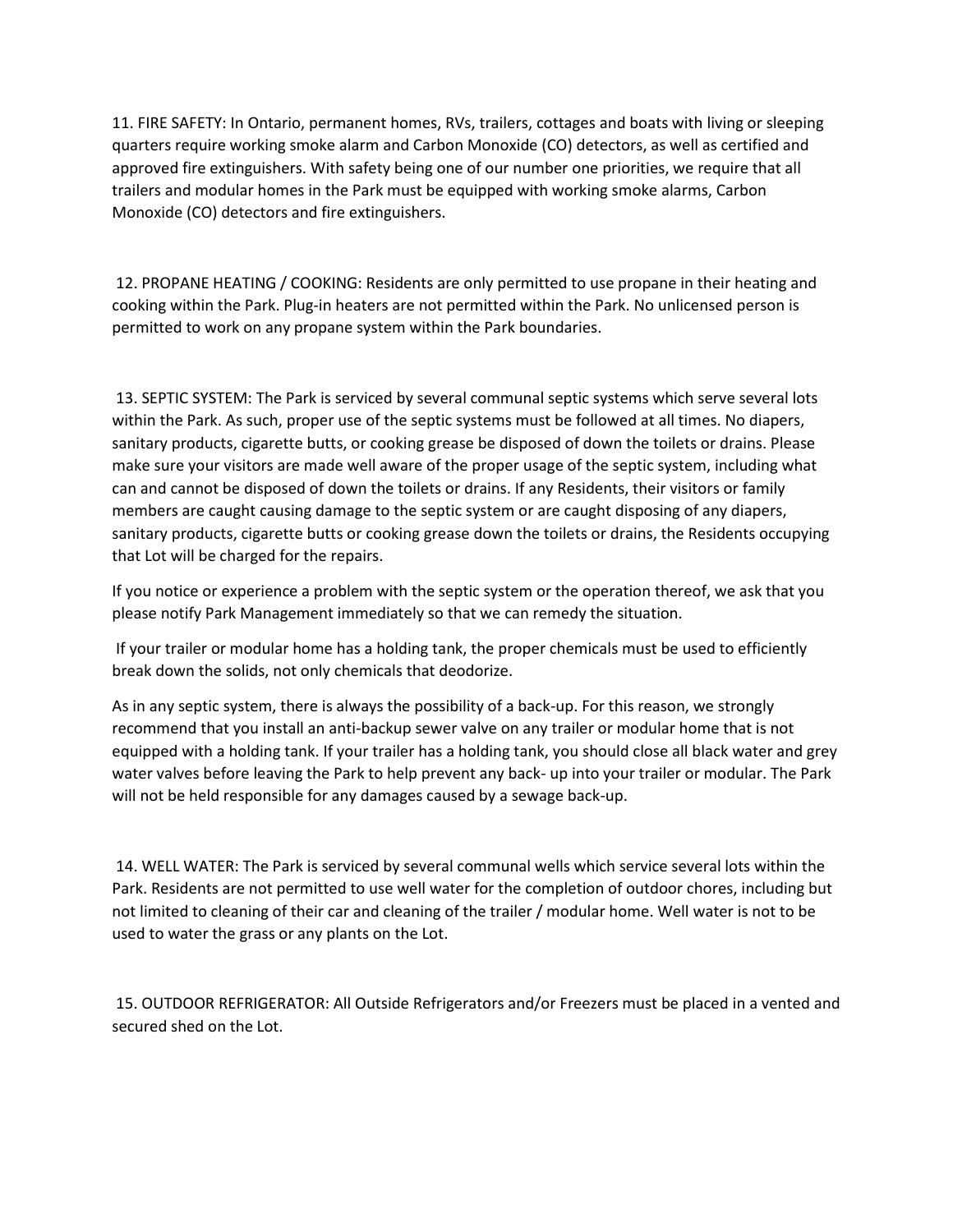16. GARBAGE: All household garbage must be properly bagged, tied and disposed of at the designated garbage station. Any diapers, dog waste or rotten meat must be placed in the fish garbage container as made available in the Park for Residents' use. We ask that you sort and deposit recyclables and paper and cardboard in proper bins as shown on signs posted above bins.

All other articles and waste (ie construction material, furniture, scrap metal, non household garbage, etc.) are to be taken out of the Park by the Residents, their visitors or family members at the Residents' own expense and shall not be left at the garbage station. If any Residents, their visitors or family members are caught disposing of anything other then household garbage at the garbage station, the Residents occupying that Lot will be charged for the cost of having said garbage removed from the Park.

17. YARD WASTE: No dumping or piling of ashes or yard waste is allowed in the Park. Residents are to place all yard waste in the designated area.

18. CLEANLINESS OF LOT: Lots must be kept neat and trimmed at all times. The Residents are responsible for keeping the grass on the Lot cut and clean. Anyone wishing to arrange for grass cutting can do so at the main office. Neglected grass will be cut by Park Management at the Residents' expense. (\$10.00 per cut). Residents are reminded to remove any unsightly clutter around or under the trailer / modular home and to remove any laundry that has been hung up once it has dried. A fee will be charged if Park Management has to clean up the Lot.

19. CAMPFIRES: Campfires are only permitted within the firepit(s) provided on the Lot in designated areas or in an approved outdoor fireplace. Any fire must be attended by an adult at all times and must be properly doused with water and extinguished at the end of each night. No Residents, their visitors or family members are permitted to scavenge wood, twigs or sticks from anywhere within the Park for the purposes of being used as firewood or for any other purpose. Due to invasive insects and diseases that can exist in firewood, no firewood is allowed to be brought into the Park under any circumstances. Firewood will be available for sale at the site office during office hours.

20. ALCOHOL: Residents are only permitted to consume alcohol within of the boundaries of their Lot. Residents are not permitted, under no circumstances, to have open alcohol or to consume alcohol in the communal spaces or in the vicinity of the swimming pool or playground facilities.

21. FIREWORKS: Due to local by-laws and concerns of Park liability, no fireworks or firecrackers are permitted anywhere within the Park. Use of fireworks or firecrackers within the Park limits are strictly forbidden.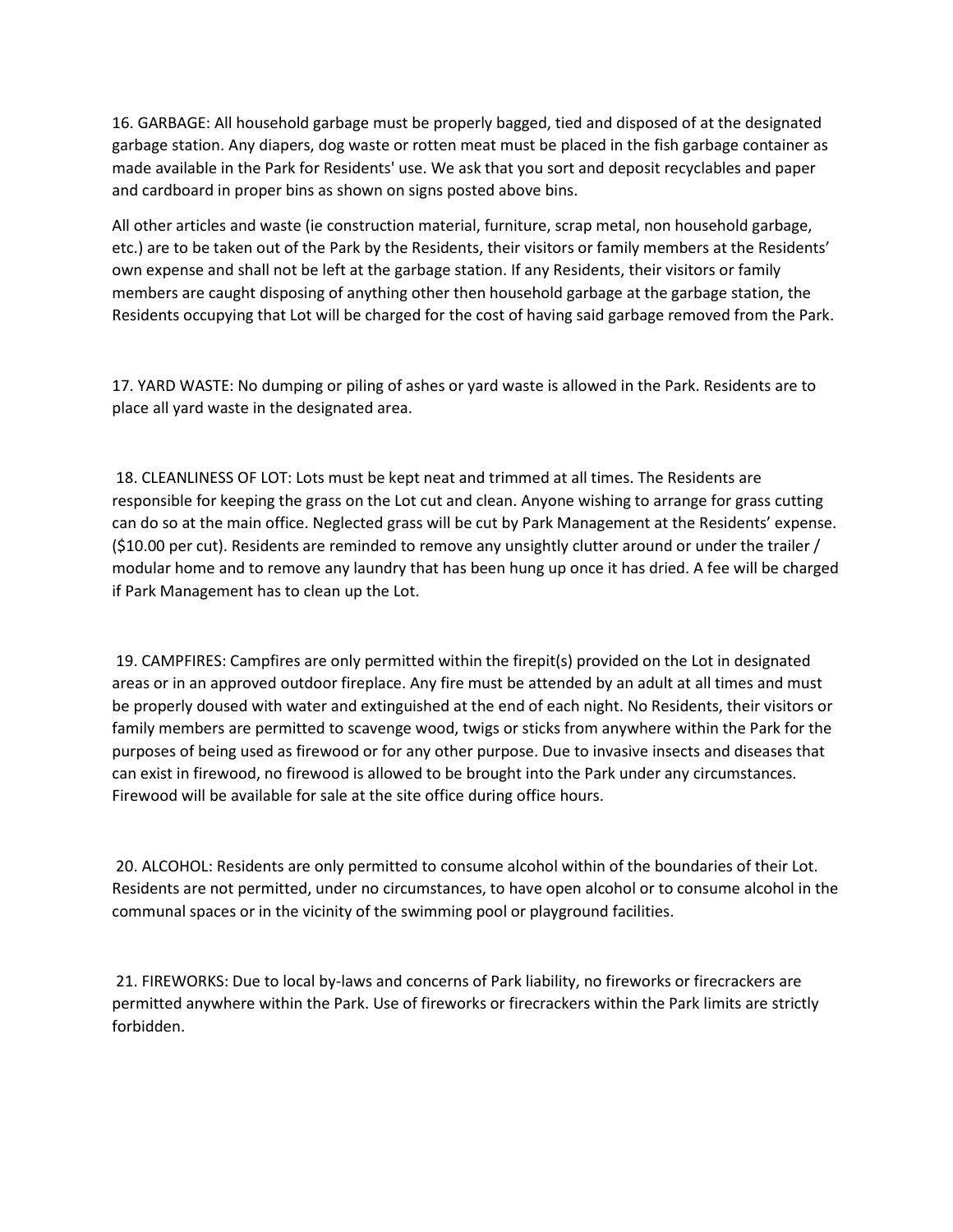22. FIREARMS: NO firearms or ammunition of any kind are permitted in the Park at any time. Any Residents or visitors in possession of firearms or ammunition will be asked to leave the Park and may be banned from being in the park thereafter.

23. CHILDREN: The Residents are responsible for the action and safety of their children, their visitors' children and their minor family members. Children must be on the same Lot as their parent(s) or under direct parental supervision after dark. If there are children in the trailer / modular home there must be at minimum one adult staying in that trailer / modular home. Children below the age of eight are not permitted on to use any of the playground facilities or games without direct adult supervision. Children below the age of twelve are not permitted in vicinity of the swimming pool or any other water sources (i.e. streams, ponds, etc.) without direct adult supervision.

24. VISITORS: Residents must ensure that their visitors register and pay at the Park main office upon arrival. Residents will be charged a fee of \$5.00 for any visitor(s) found on Park property who have not registered at the Park main office. Any visitors staying overnight in the Park must register as an overnight visitor and an additional fee of \$10.00 per person per night will be charged. Visitors must leave the Park by 11:00 pm unless registered as an overnight visitor. All visitor cars must be parked at the main office, not on the Lot. There will be a fee of \$5.00 charged for any visitor parking their car at the main office overnight. Residents are responsible for the action and safety of their visitors and must acquaint their visitors with the Rules and Regulations of the Park.

25. PETS: Residents pets are welcome within the Park permitted they do not interrupt other Residents' quiet enjoyment of the Park. Visitors are not permitted to bring pets into the Park unless said pet belongs to the Residents. Pets must be leashed at all times when outside the trailer / modular home and must be kept quiet at all times. Unleashed pets may be banned from the Park. Residents are responsible for cleaning up after their pets. All pet waste must be placed in the fish garbage container as made available in the Park for Residents' use. No pets are permitted in or within the vicinity of the swimming pool. Residents are not permitted to walk their pets on neighbouring Lots, even if unoccupied.

26. CARS / VEHICLES: Upon arrival and check-in at the Park, the Residents shall provide their licence numbers as well as the type and make of their car. Residents are not permitted to conduct any repairs to their car anywhere within the Park. Residents shall not be permitted to park a car which is leaking fluids anywhere in within Park boundaries. The Residents shall be responsible for the proper environmental cleanup and restoration of any part of the Park necessary due to fluid leakage from their car or any car belonging to the Residents' visitors or family members.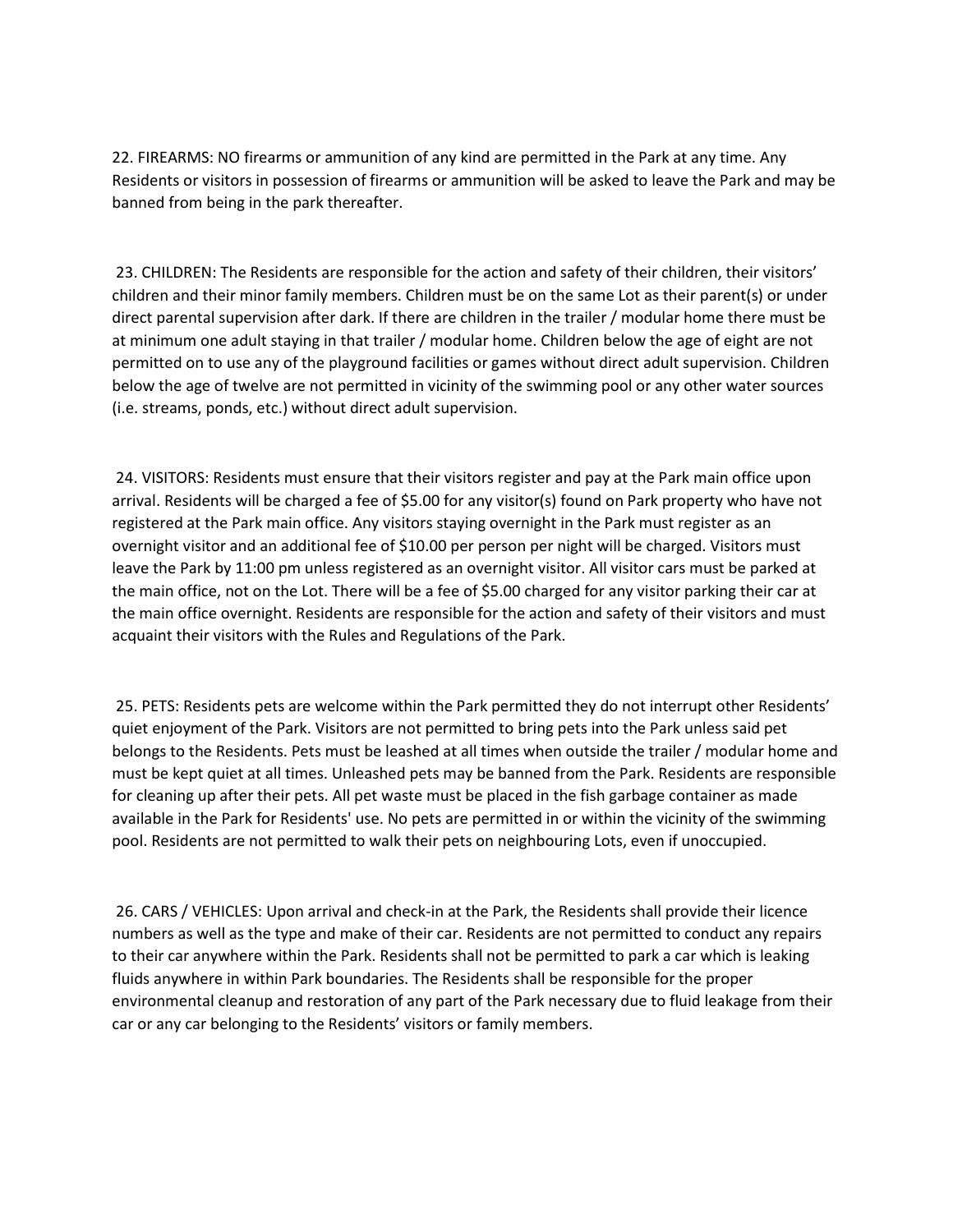27. SPEED LIMITS: The speed limit throughout the entire Park is 5 Kilometres Per Hour. Anyone driving within the Park is reminded to abide by the rules of the road and should respect that there are children present within vicinity of the roadways

28. DESIGNATED ROADWAYS / PATHS: Residents are reminded to respect other Resident's privacy by not cutting through their Lots and to use the roads and pathways.

29. BICYCLES: Anyone riding a bicycle or motorized bike within the Park limits must obey the posted speed limits at all times without exception. For safety reasons, we require that all Residents, their visitors and family members wear all necessary protective gear stipulated by law. Bicycles and motorized bikes are to be ridden on paths and roads only. Under no circumstances are bicycles or any motorized bikes to be ridden on neighbouring trailer lots or within vicinity of the swimming pool or any other water sources (ie ponds, streams, etc.)

30. LEISURE VEHICLES: There are no golf carts, All-terrain Vehicles (ATVs), dirt bikes, mini-bikes, dune buggies or other off-road vehicles permitted in the Park.

31. SWIMMING POOL: The swimming pool is open from 11AM to 7 PM each day. There is no Lifeguard at the Park swimming pool. Any Resident or visitors using the swimming pool do so at their own risk. Any children below the age of twelve using or in vicinity of the swimming pool must be supervised by an adult at all times. Visitors are not to be using the swimming pool unless attended by a Resident of the Park

32. PLAYGROUND FACILITIES: Any Resident or visitor using the playground facilities do so at their own risk. Children below the age of eight using any of the playground facilities must be supervised by an adult at all times. Children under the age of twelve are not permitted to use the shuffleboard or horseshoe equipment unless supervised by an adult. Visitors are not to be using the playground facilities unless attended by a Resident of the Park.

33. COMMUNAL SPACES: The designated communal areas are for the enjoyment of all Residents. As such, we ask that Residents using the communal areas be respectful of any other Residents, their visitors and family members who are using the communal areas. Residents are asked to clean up and remove any mess they have made before leaving the communal area. Visitors are not permitted to use the communal area unless attended by a Resident of the Park. Any Residents who are interested to book a communal area for private events should contact Park Management. A fee of \$ 25.00 per hour will be charged up front for any private use of a communal area.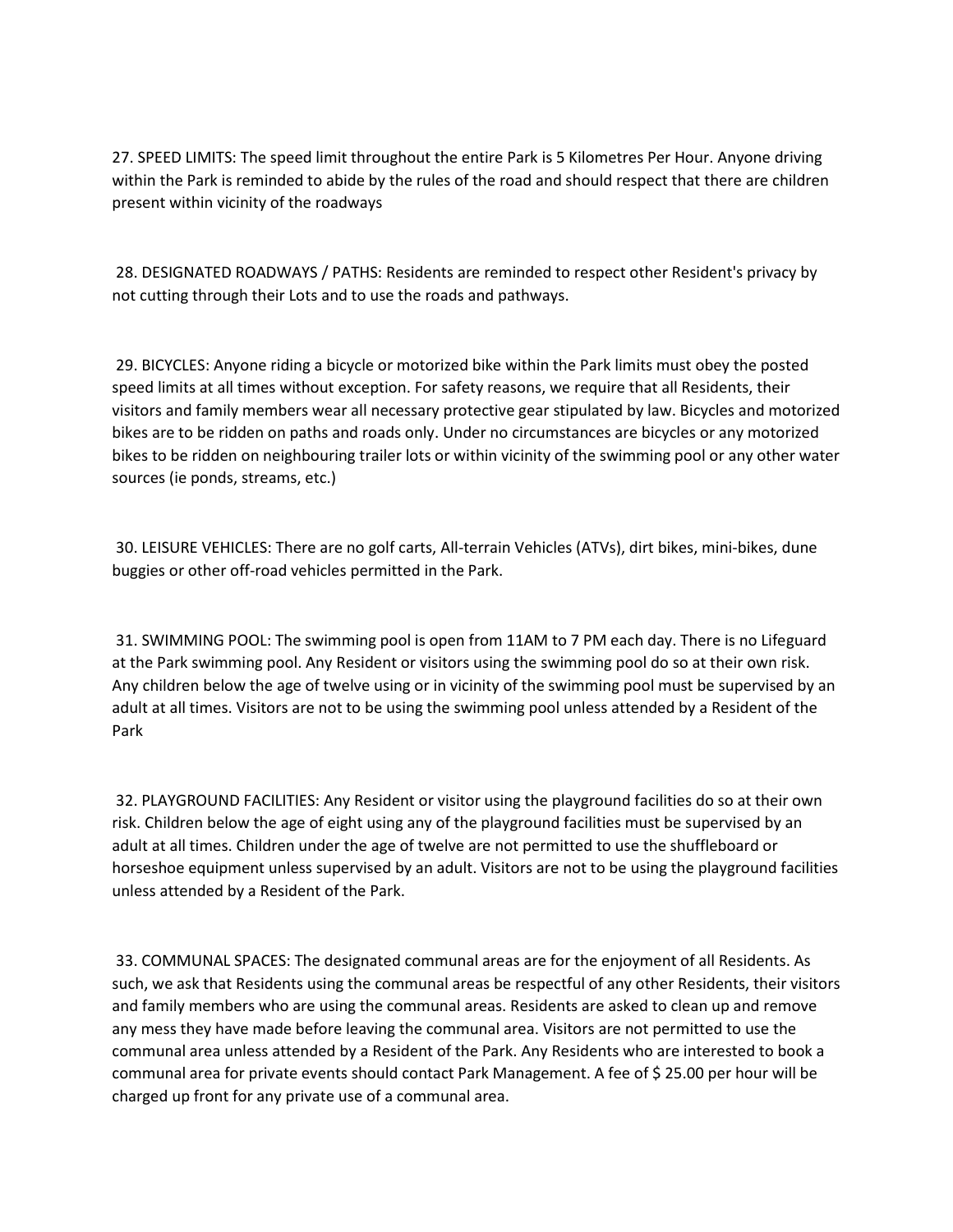34. TREES / SHRUBS: No Residents, their visitors or family members shall be allowed to cut or deface any trees or shrubs (whether dead or alive) within the Park boundaries. If Residents are experiencing an issue with a tree or shrub they should contact Park Management about removing said tree or shrubs, etc.

35. PUBLIC WASHROOMS: The public washrooms are for the convenience and enjoyment of all Residents, so we ask that you please help to keep them clean and neat. No children below the age of six (6) are permitted in the washroom unless accompanied by an adult. No pets are permitted within the washroom at any time.

36. DAMAGE TO PARK: The beauty of the Park is to be enjoyed by all of the Residents. As such, Residents are instructed not to damage, vandalize or destroy any part of Park property. Residents will be held responsible for any damage or vandalism they have caused, or which is caused by their children, their visitors, or family members.

37. SALE OF A TRAILER / MODULAR HOME: Any trailer / modular home that is being sold in the Park must be listed with Park Management. A 5% commission will be charged to the selling party regardless of who sells the unit. All purchasers of trailers / modular homes that wish to become a seasonal Resident of the Park must be approved by Park Management before the trailer / modular home is sold.

38. SUBLETTING OF LOT: No Residents shall assign or sublet their Lot without the Park Management's prior written consent.

39. RIGHT TO ENFORCE RULES / EVICT: Park Management reserves the right to evict anyone not abiding by the rules. Only one warning for violation of the rules will be issued. If the problems persist, the person or persons responsible will be asked to leave the Park. Park fees are non-refundable under any and all circumstances.